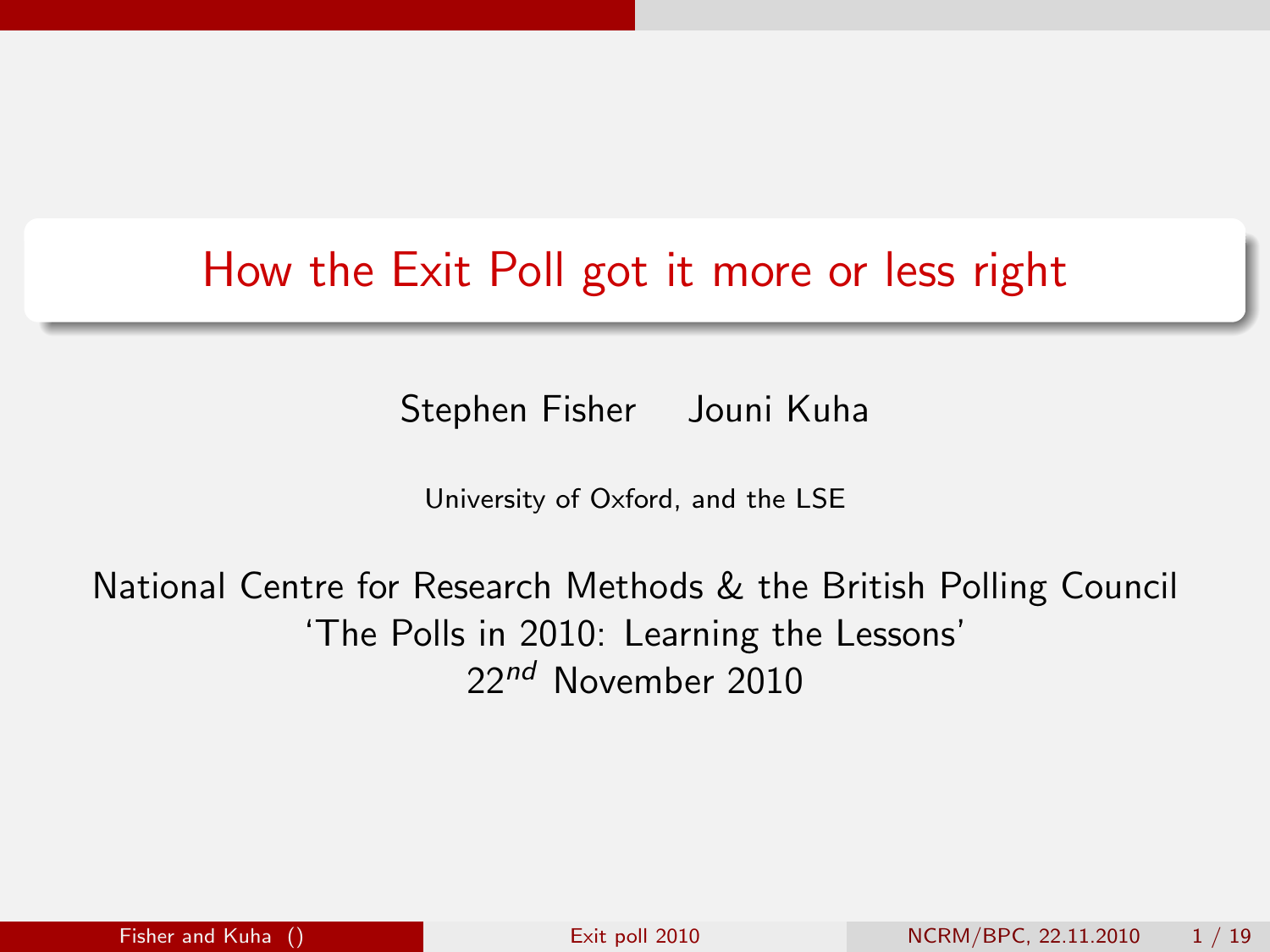## Exit poll prediction: 10pm on May 6th

|              | <b>UK Seats</b> |                |    |    |
|--------------|-----------------|----------------|----|----|
|              |                 | CON LAB LD OTH |    |    |
| Prediction   | 307             | 255            | 59 | 29 |
| Final result | 307             | 258            | 57 | 28 |

How did we get this close?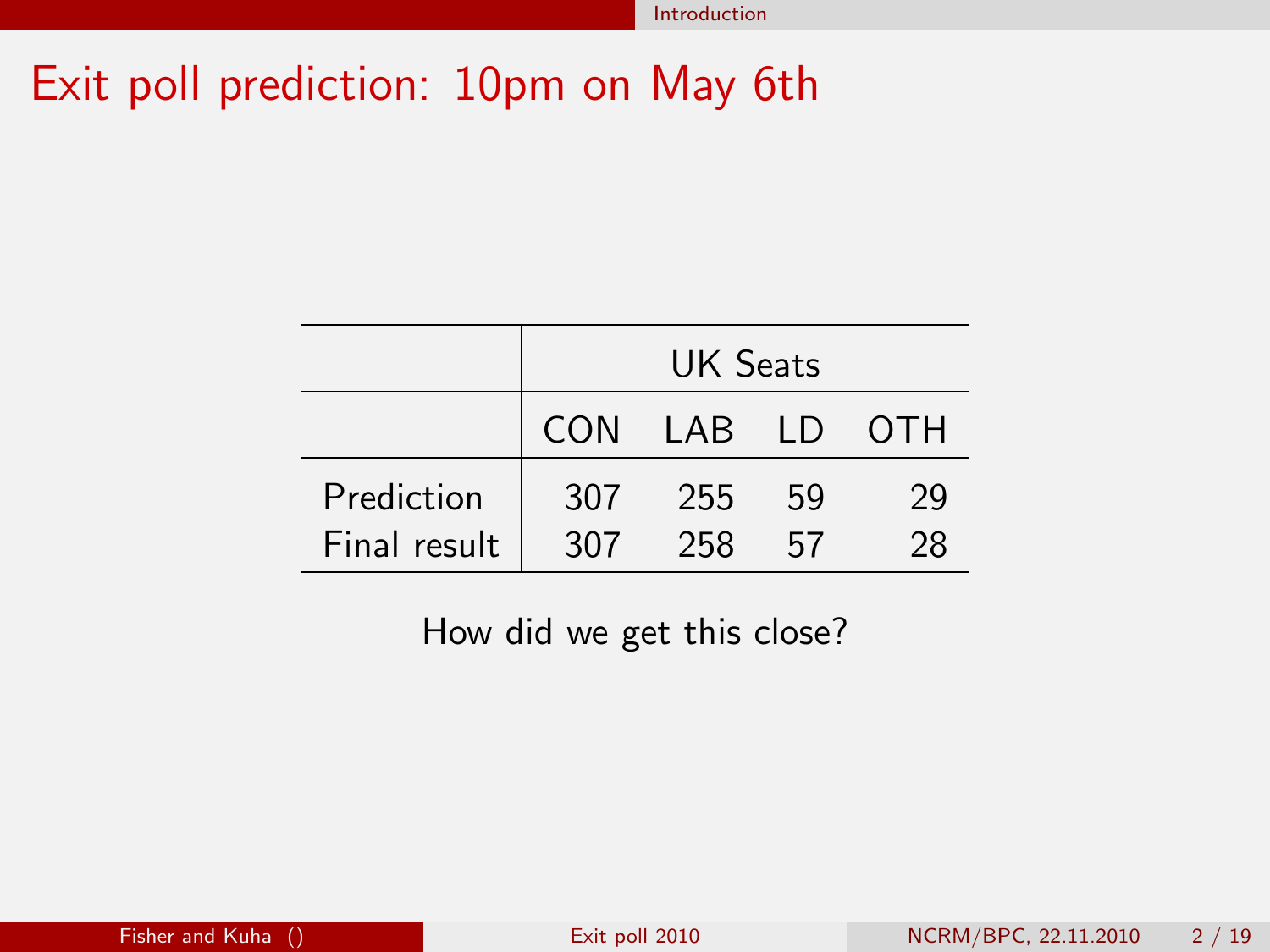#### Part I: General description of the methods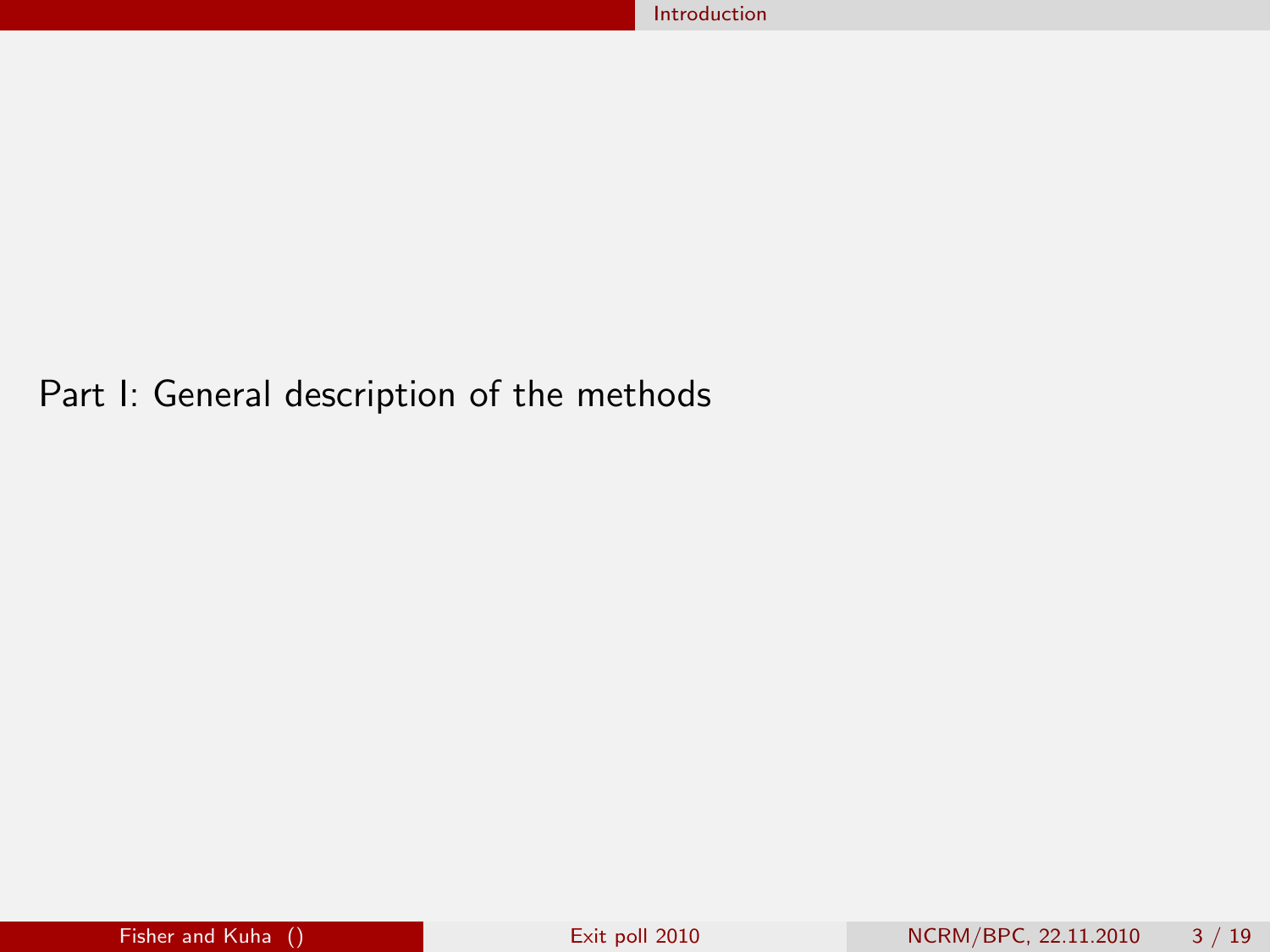#### 2010 Exit poll and analysis team

- Commissioned by BBC, ITN and Sky
- **•** Fieldwork by GfkNOP and Ipsos MORI.
- Statistical analysis of exit poll data by John Curtice (Strathclyde), Stephen Fisher (Oxford) and Jouni Kuha (LSE)
- Also in the psephology team: Rob Ford, Will Jennings (Manchester), Clive Payne (Oxford)
- Statistical analysis and prediction of elections since 1970: Phil Brown, Clive Payne, David Firth
- The methods of analysis in 2010 were almost entirely, and computer code very largely, the same as in 2005, and due to David Firth
	- see Curtice and Firth (2008), Journal of the Royal Statistical Society A, 171, pp. 509-539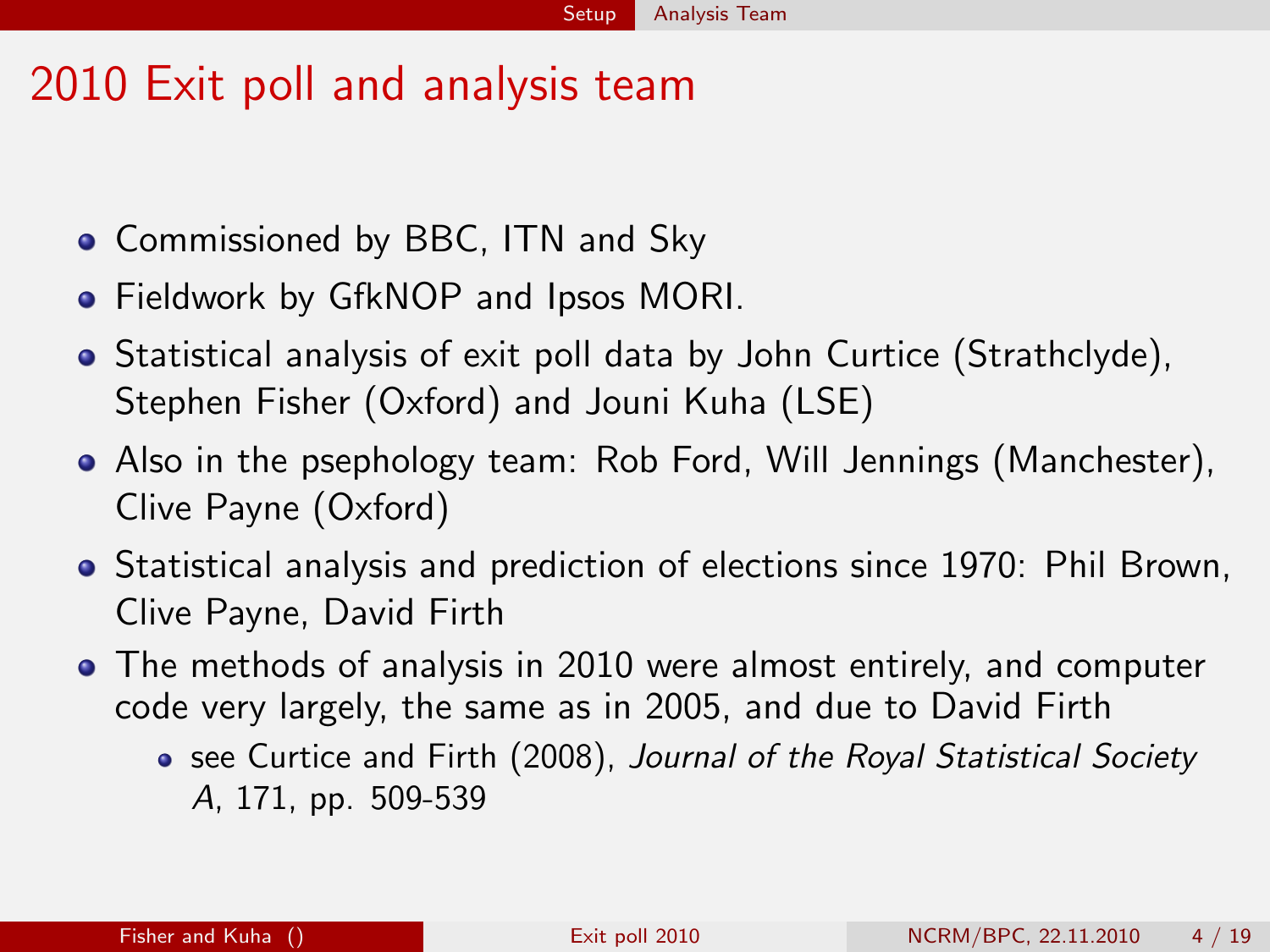#### Basic Principles

- Variance between constituencies greater than variance in change between constituencies.
- There may be bias in exit polling that is fairly stable over time.
- So revisit same exit poll locations as last time for efficiency and hope that any bias cancels.
- Also, avoid uniform change assumptions by using a statistical model to estimate the pattern of change.
- Finally, allow for random fluctuations and so produce predicted probabilities of each party winning, not (deterministic) assignments of each seat to a single predicted winner.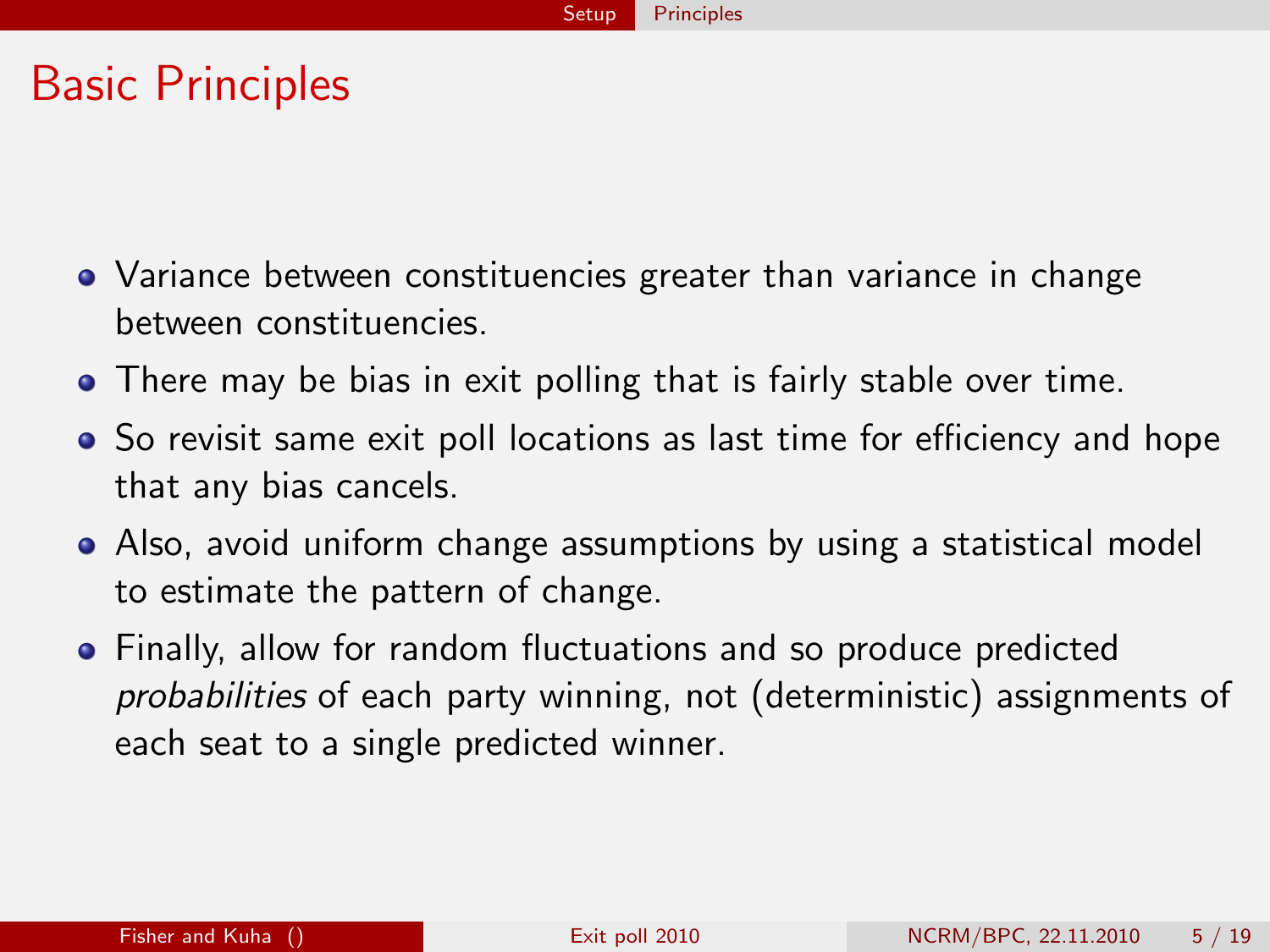#### Data structure

#### • 130 polling stations (up from 120 in 2005)

- <sup>o</sup> 104 were also used in 2005
- a top-up of 26 new ones, with 2005 represented by constituency results
- Choice of top-up locations motivated by:
	- rebalancing previous sample to restore strategic and regional profile after attrition from boundary changes and other feasibility problems with old locations
	- increasing coverage of Lab-LD contests (newly prevalent post 2005)
- At each location, a systematic sample of voters throughout the day
- 18,688 interviews: an average of 144 per location, so large variance in estimates of change at any particular location.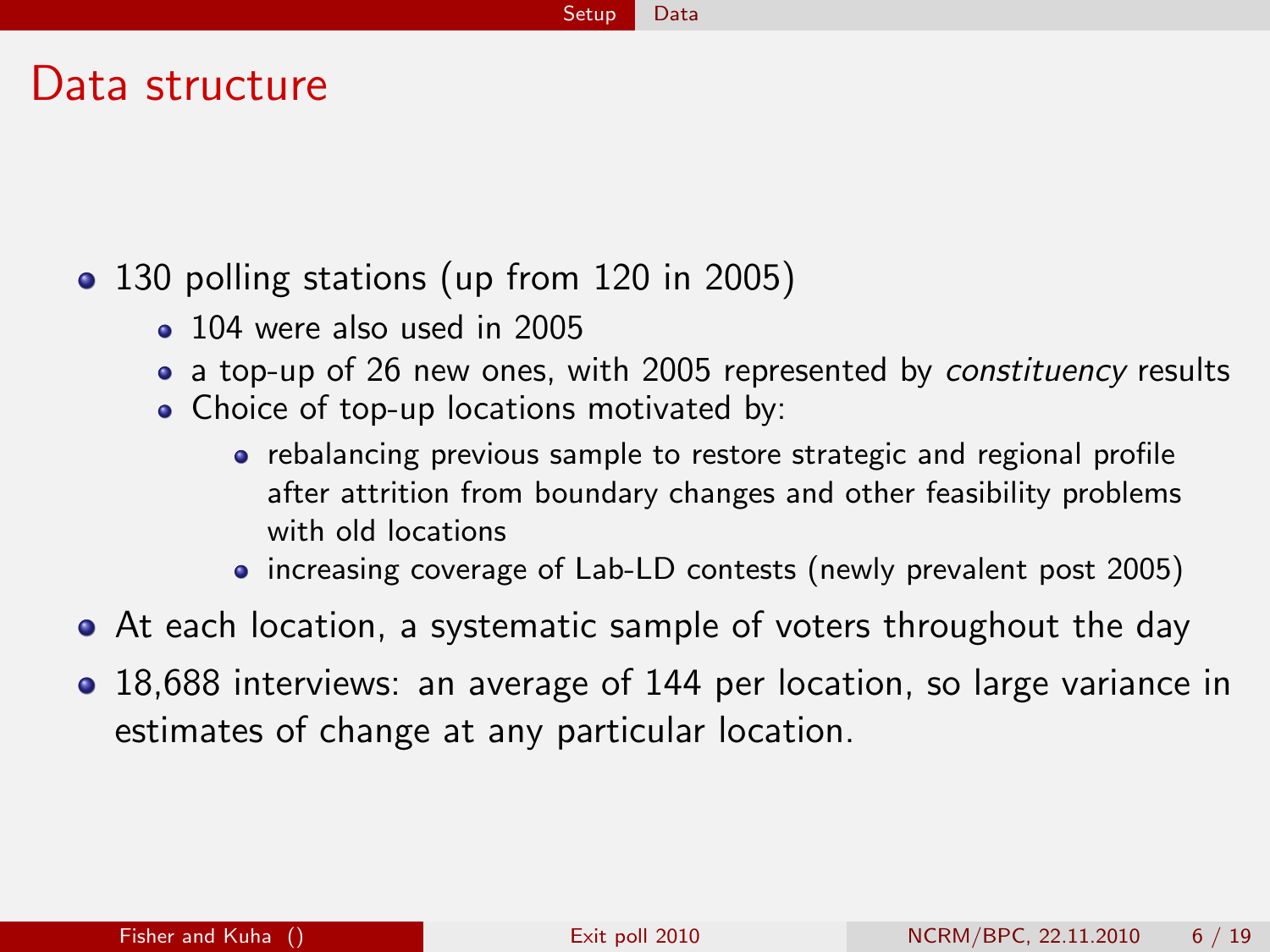Setup Data

#### Exit poll locations relative to 2005 results



Main-party shares in the constituency in 2005 (red=new location in 2010)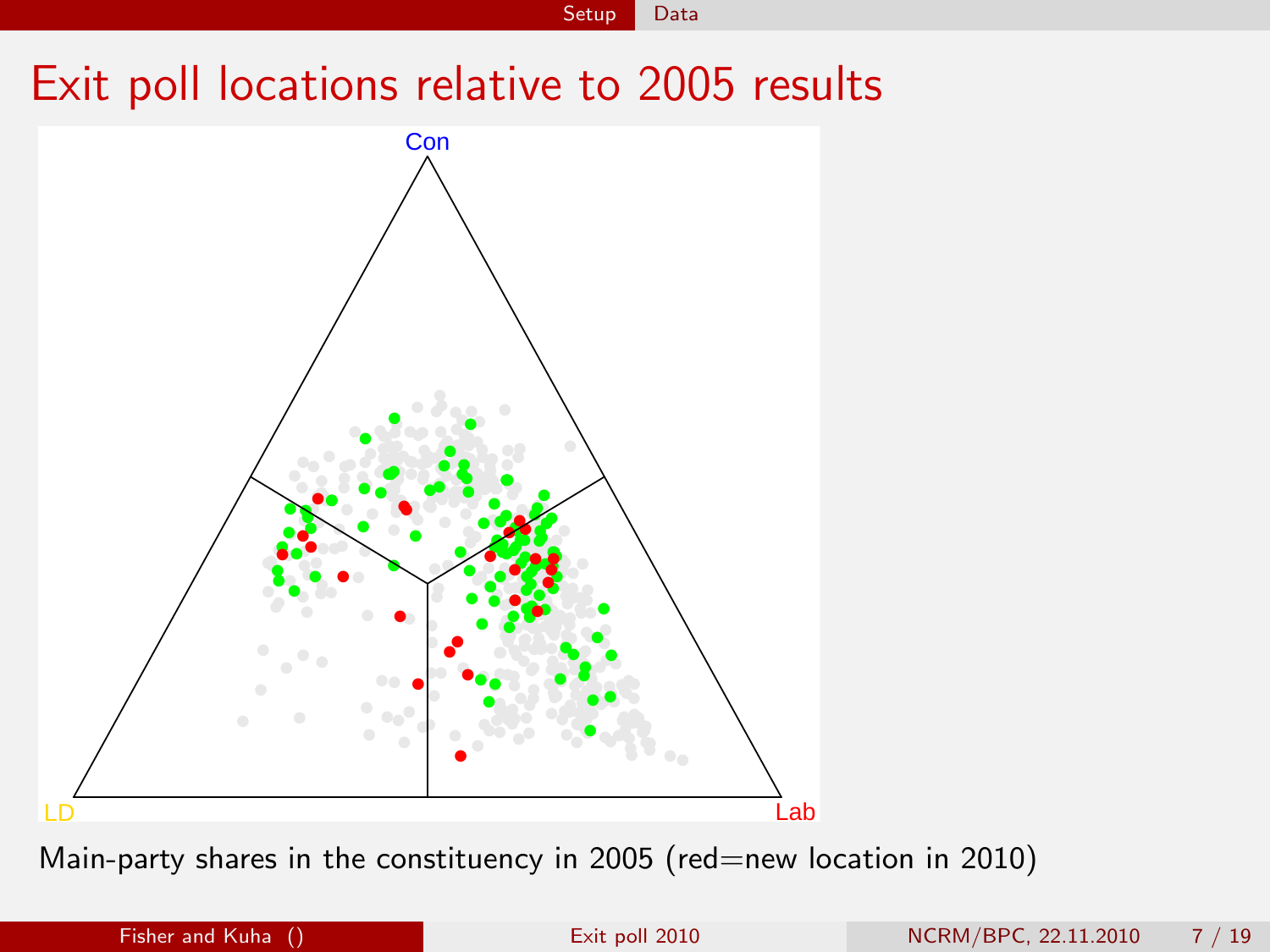# Summary of the modelling procedure

- $\bullet$  Model for 2005-2010 changes in response variables  $Y_{partv}$ , given constituency-level explanatory variables
- $\textbf{2}$  Predicted values  $\hat{Y}^{\text{2010}}_{\text{party, seat}}$
- **3** Predicted shares  $\hat{\text{Par}}_{\text{seat}}^{2010}$ seat
- $\textcolor{black}{\bullet}$  Predicted probabilities of winning  $\hat{\pi}_{\textit{party},\textit{seat}}^{2010}$
- **•** Predicted number of seats for a party is

$$
\hat{\text{Seats}}^{\text{2010}}_{\text{party}} = \sum_{\text{seat}} \hat{\pi}_{\text{party,seat}}^{\text{2010}}
$$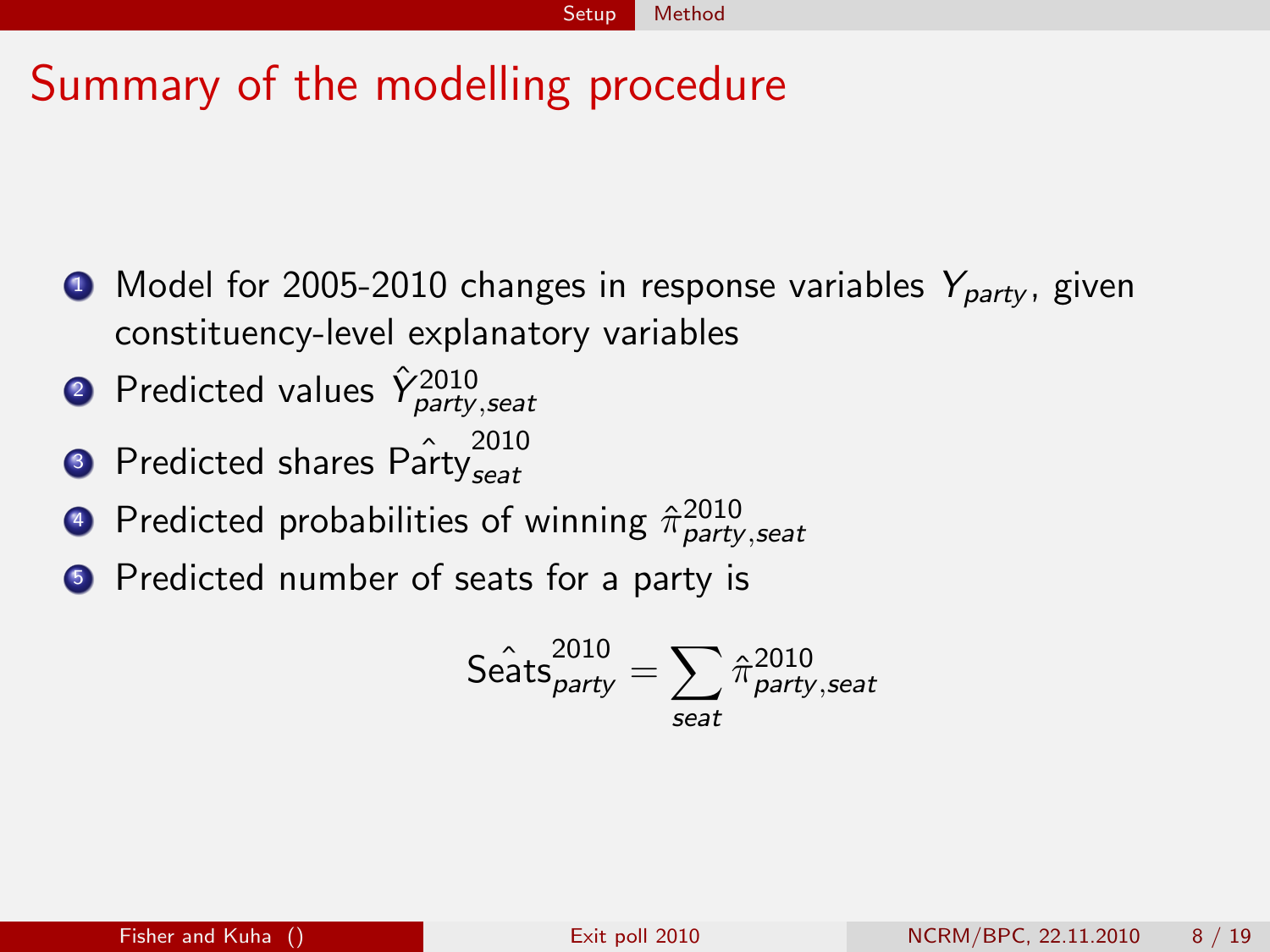# Other methodological considerations

- Postal Voting: No adjustment since limited change in its usage since 2005 and expensive and difficult to estimate the effects of change.
- Refusals: Interviewers guessed the vote choice of all those approached so that the relationship between the guesses and votes of those who did respond could be used to impute votes for the 18% who did not respond.
- Non-contacts: There was a weighting method to adjust for lower contact rates at busy times of day.
- Neither imputation nor weighting made much difference so the published predictions were based on raw unweighted data.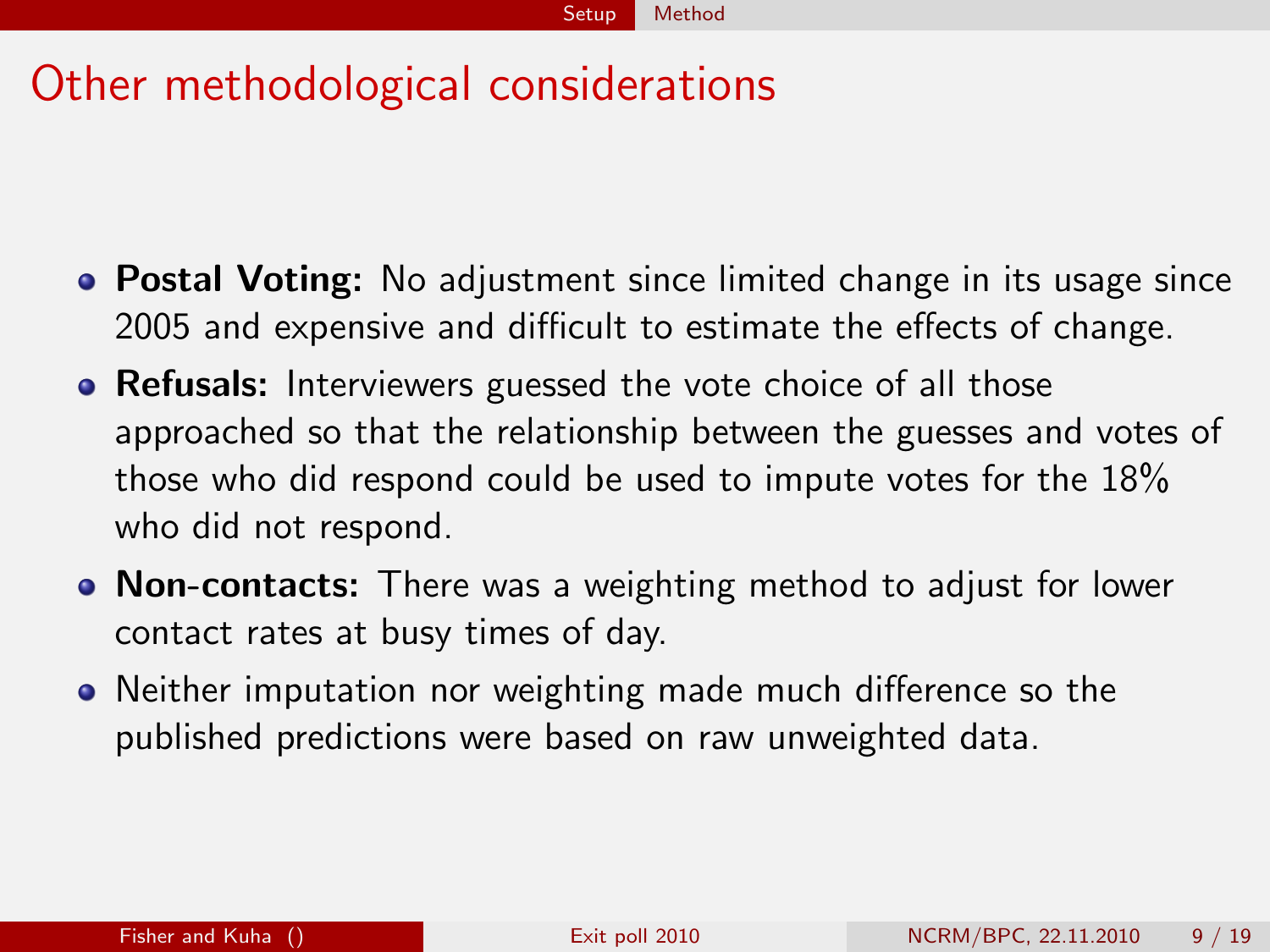#### Part II: Evaluation of the Exit Poll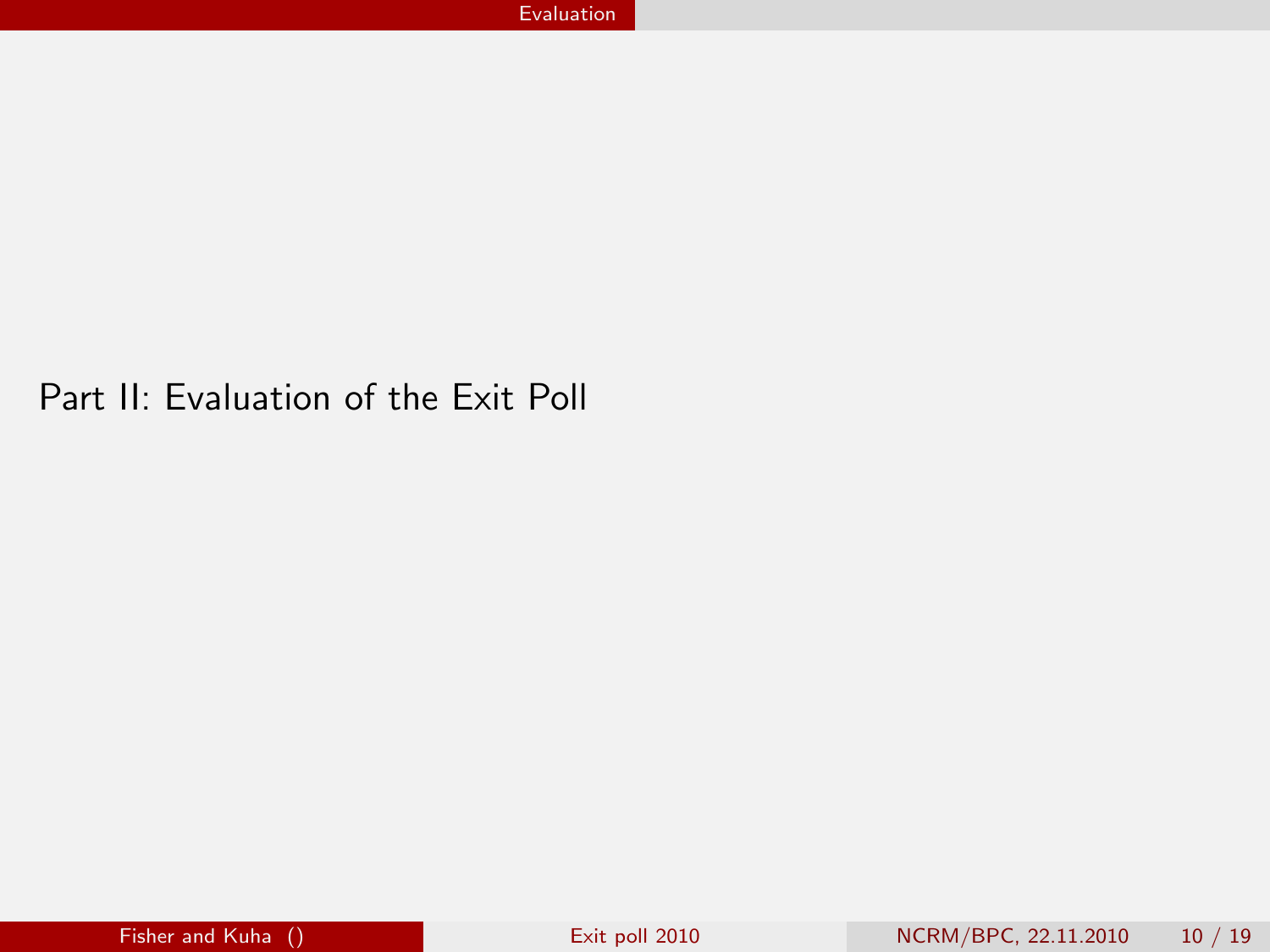## Main questions for the evaluation

#### • How good was the data?

- How good were the exit poll estimates of change both overall and in comparison with the actual results in the sampled seats?
- How good were the estimates for the new locations and should they have been used?
- How good was the modelling?
	- Did the models identify patterns of change that really existed, either overall or in the sampled seats?
	- Were there any variables we missed?
- Was it better to use probabilistic rather than deterministic prediction?
- How did each of the sources contribute to the prediction?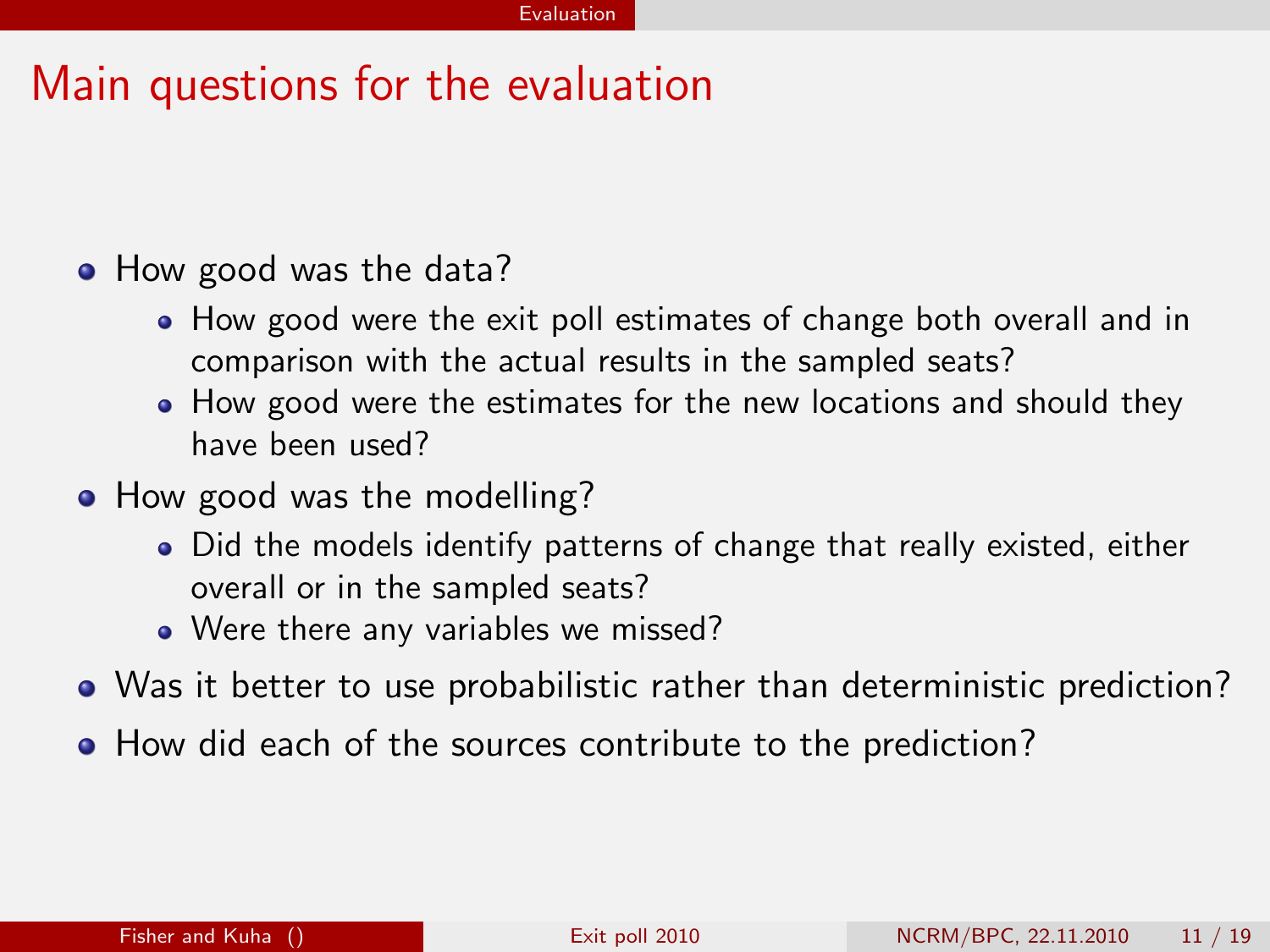## Changes in the share of the vote

|                 | CON    | I AB         | TD.         |
|-----------------|--------|--------------|-------------|
| Exit poll       | $+5.3$ | $-7.5 + 1.0$ |             |
| Overall Result  | $+3.8$ |              | $-6.5 +1.0$ |
| Seats in Sample | $+4.3$ | $-7.1$       | $+1.0$      |

Spot on for the Lib Dems, but too large a Tory rise and Labour fall. This is partly due to the nature of the selected locations.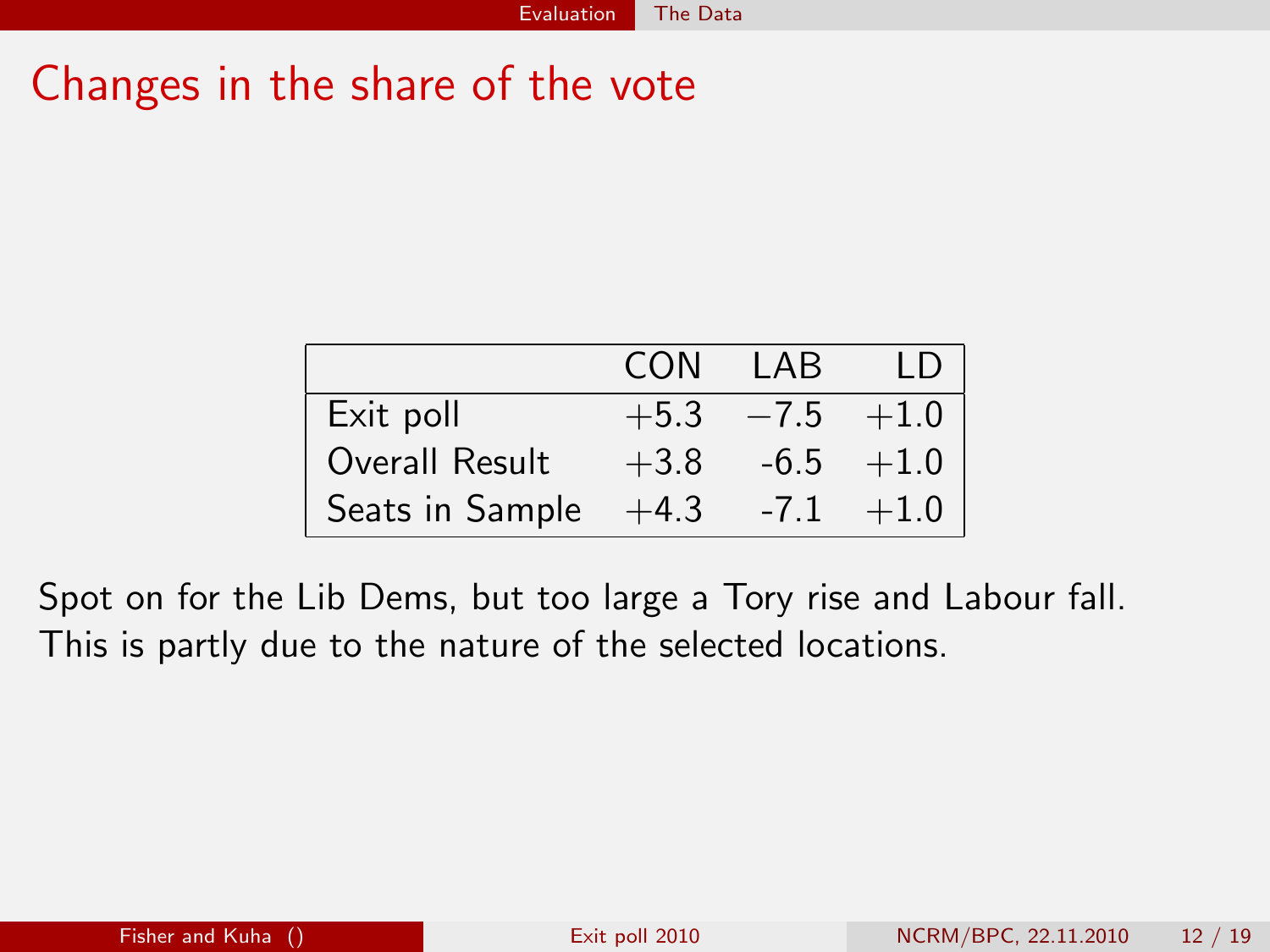Changes in the share of the vote: New and Old Locations

|                       | CON    | I AB          |        |
|-----------------------|--------|---------------|--------|
| <b>Old Locations:</b> |        |               |        |
| Exit Poll             | $+5.6$ | -8.5          | $+1.3$ |
| Seats in sample       | $+4.2$ | $-7.5$ $+1.3$ |        |
| <b>New Locations:</b> |        |               |        |
| Exit Poll             | $+4.1$ | $-3.0$        | $-0.2$ |
| Seats in sample       | $+4.8$ | $-5.6$        | $-0.2$ |

- Both old and new were spot on for the Lib Dems.
- New seats had too small a Conservative rise and Labour fall, opposite for old cases: differences not significant.
- Nonetheless, compensating biases helped improve the overall figures.
- Existence of a difference suggests we shouldn't have used new locations, but this was not observed on the day.
	- within the exit poll the difference between new and old was not statistically significant for Con and LD.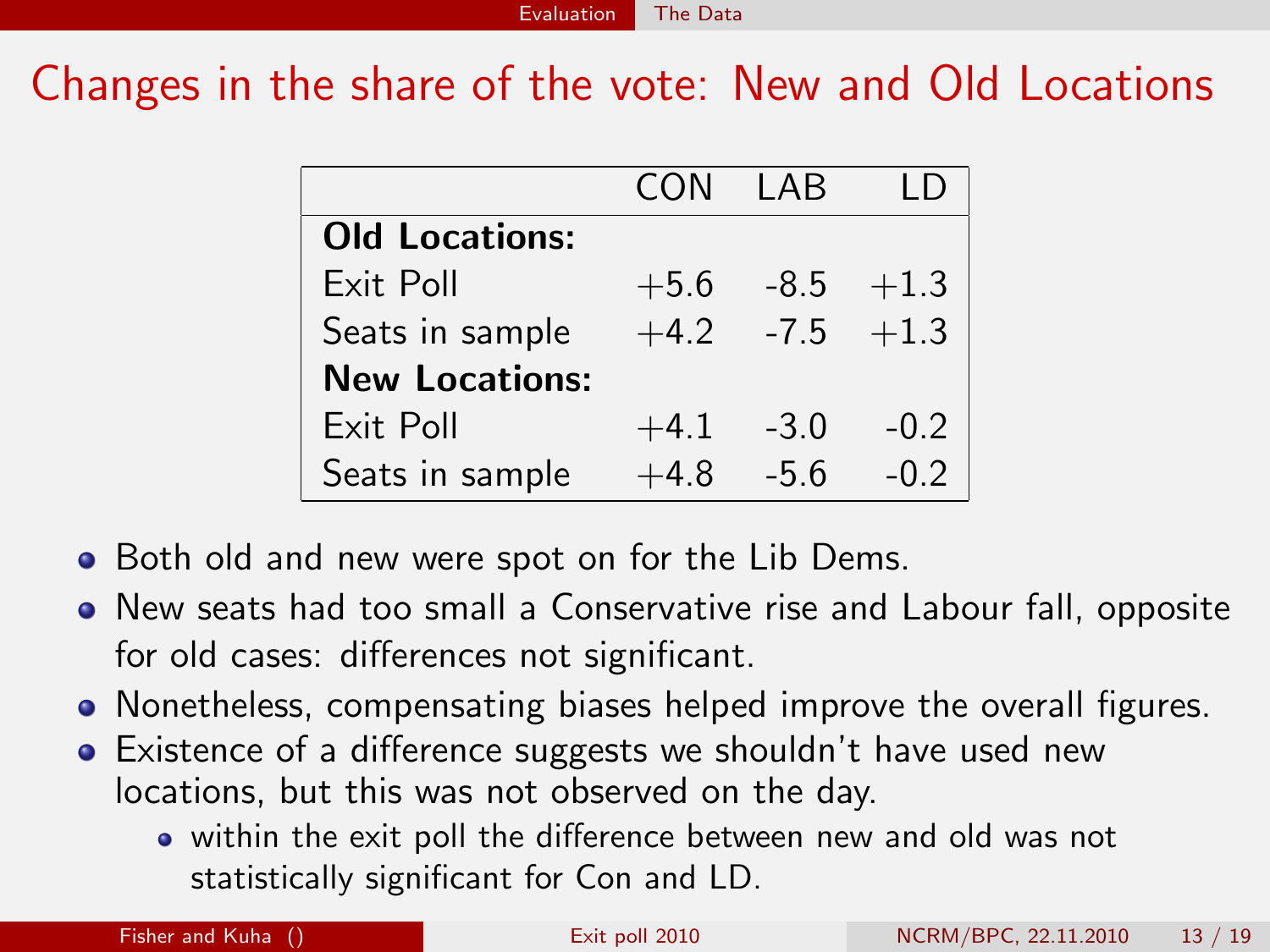# Exit poll models: LD/(LD+LAB+CON)

|                | Exit poll |            |        | Actual (All Seats) |
|----------------|-----------|------------|--------|--------------------|
| Predictor      | Coeff.    | $p$ -value | Coeff. | p-value            |
| England        | 1.8       | 0.004      | 1.9    | < 0.001            |
| Scotland/Wales | $-5.0$    | 0.030      | $-2.3$ | < 0.001            |

- Exit poll model very close to reality.
- Hard to improve on the model given we restricted ourselves to binary predictor variables with no sharper than a 80:20 split.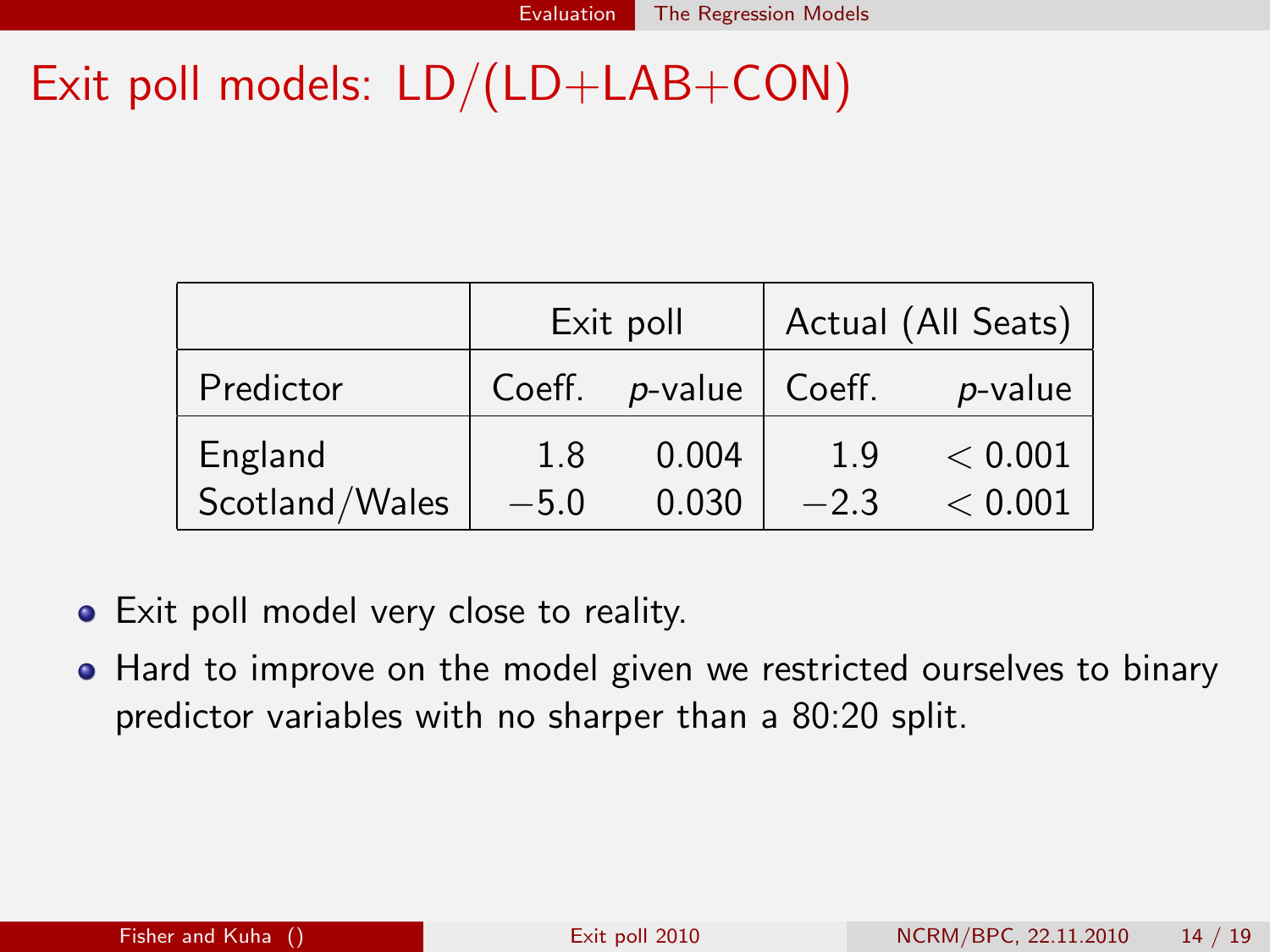# Exit poll models: LAB/(LAB+CON)

|                                 | Exit poll |         | Actual (All seats) |         |  |
|---------------------------------|-----------|---------|--------------------|---------|--|
| Predictor                       | Coeff.    | p-value | Coeff.             | p-value |  |
| England                         | $-13.0$   | < 0.001 | $-10.4$            | < 0.001 |  |
| Scotland/Wales<br>$<$ 90% white | $-2.1$    | 0.52    | $-5.1$             | < 0.001 |  |
| population<br>Labour incumbent  | 5.2       | 0.012   | 3.5                | < 0.001 |  |
| standing                        | 3.9       | 0.024   | 23                 | < 0.001 |  |

Regression coefficients remarkably similar, and same again for selected 130 seats.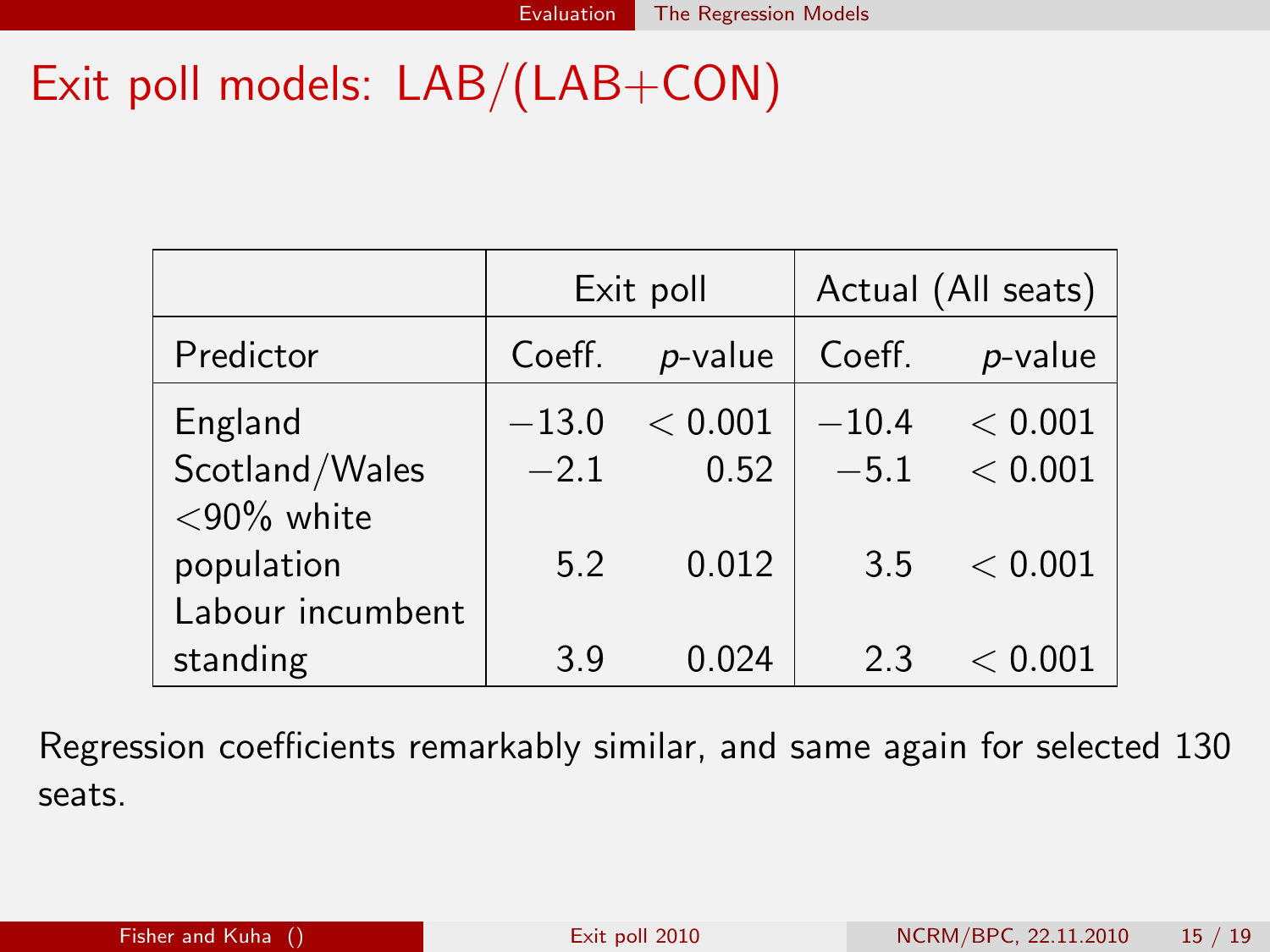## What predictors did we miss?

- Most notably,
	- Labour did worse where unemployment went up.
	- Labour did better where there were more public sector workers.
- **•** But these patterns were not apparent in the actual results for the seats in the sample.
- Strong preference for parsimonious models, so we may not have wanted both these and previous variables all in the model.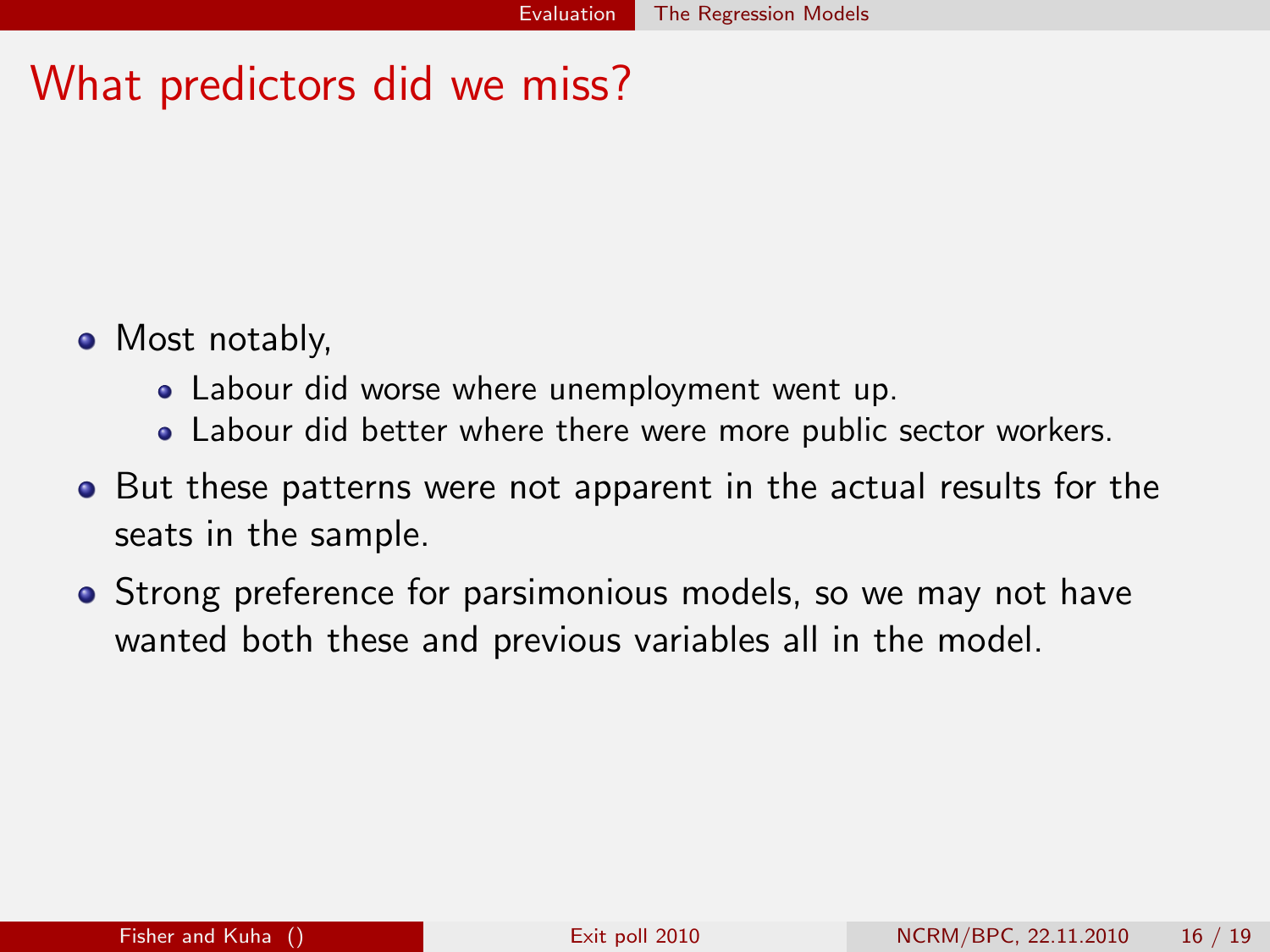## Calibration of the predicted probabilities

| Predicted          |               |         |
|--------------------|---------------|---------|
| probability $(\%)$ | Wins/possible | $%$ Won |
| (0, 10]            | 13/109        | 12      |
| (10, 20]           | 7/39          | 18      |
| (20, 30]           | 6/27          | 22      |
| (30, 40]           | 10/25         | 40      |
| (40, 50]           | 19/46         | 41      |
| (50, 60]           | 23/38         | 61      |
| (60, 70]           | 14/21         | 67      |
| (70, 80]           | 18/24         | 75      |
| (80, 90]           | 26/32         | 81      |
| (90, 100)          | 88/100        | 88      |

Given the predicted shares and the actual results, it appears that the predicted probabilities could not have been improved on easily.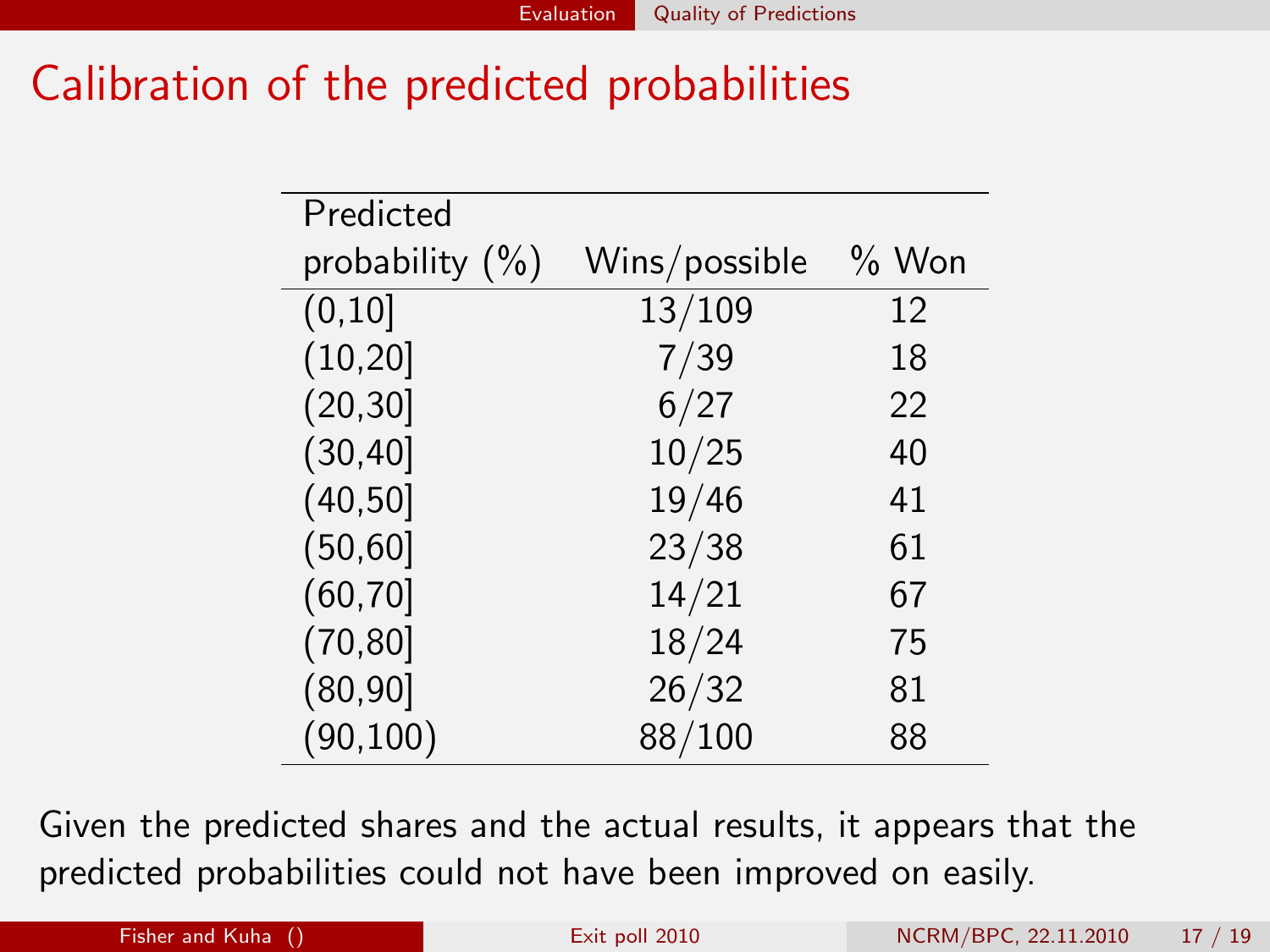#### Results are sensitive to the modelling choices

Real and predicted UK seats:

|                                                                        |     | I AB |    |    |
|------------------------------------------------------------------------|-----|------|----|----|
| Real result                                                            | 307 | 258  | 57 | 28 |
| Uniform change from final polls                                        | 282 | 256  | 81 | 31 |
| Deterministic & uniform change                                         | 321 | 234  | 65 | 30 |
| Probabilistic & uniform change                                         | 319 | 236  | 65 | 30 |
| Deterministic & regression models<br>Probabilistic & regression models | 303 | 254  | 63 | 30 |
| (as published at 10pm)                                                 |     | 255  | 59 |    |